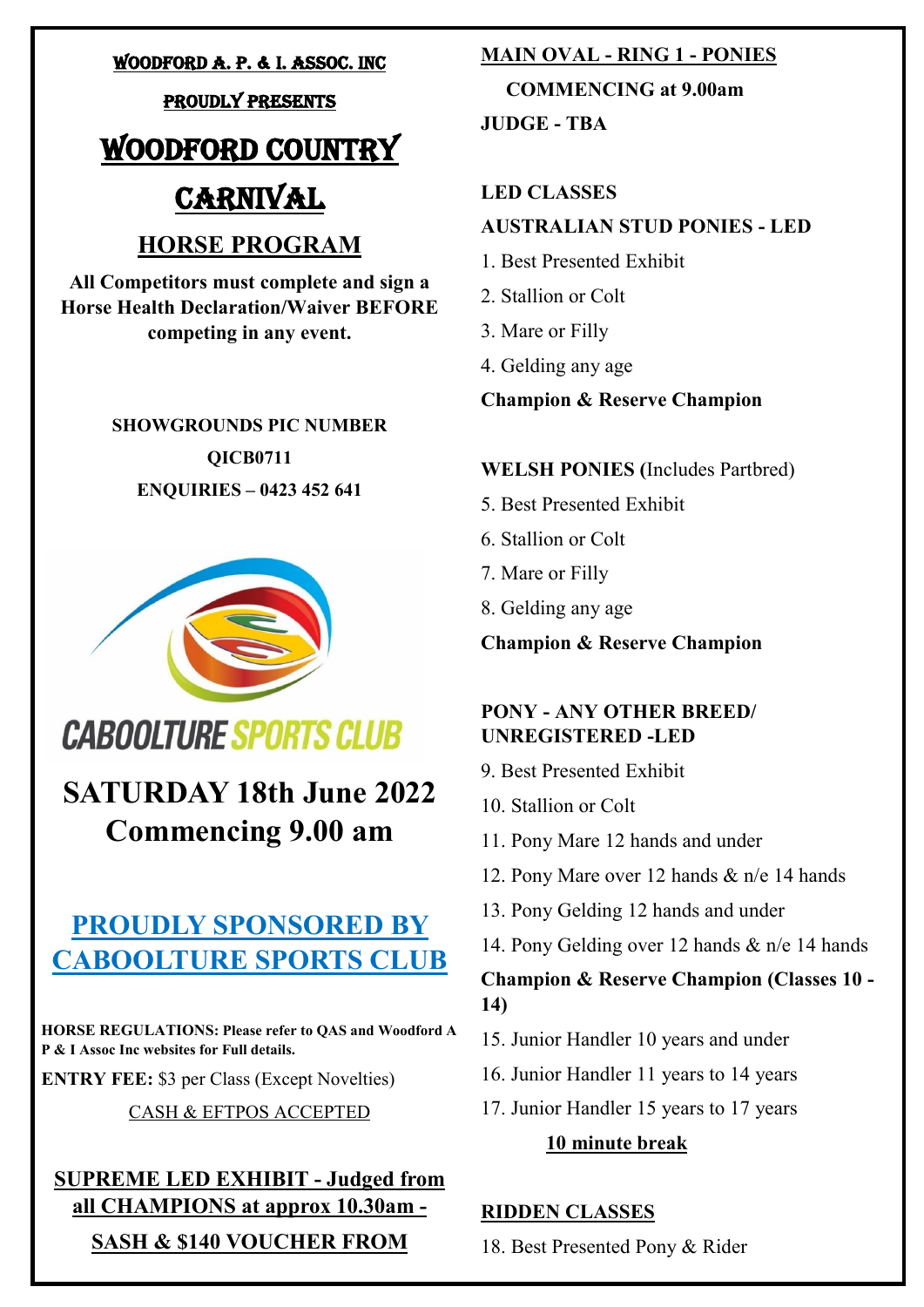### **MAIN OVAL - RING 2**

### **JUNIOR BEGINNER RIDER/LEADLINE & DISABLED RIDER CLASSES**

commencing approximately 10.00 am

**1. Junior Riders Led or Unled to be 8 years & under and Disabled Riders to be 17 years and under as at 17th June 2022.**

**2. Riders competing in Ring 1 are not eligible to compete in Ring 2** 

**3. BEGINNER RIDERS must not to have won 3 Blue Ribbons in an Open Event** 

**4. Where events are listed as unassisted or assisted/ disabled, riders are eligible to compete in one class only**

**5. Horses/Ponies can be ridden by more than 1 child BUT NOT in the same Event in this Ring**

**ENTRY FEE - \$3.00 per class or \$25 to compete in all eligible classes in this ring** 

**Ribbons to 6th place. Prizes/Vouches given as Encouragement Awards.** 

**JUDGE - TBA**

### **LED CLASSES**

33. Best Presented Horse or Pony

34. Hairiest Horse or Pony

35. Best Mane and Tail

36. Handler - Unassisted

37. Handler - Assisted/Disabled

**10 MINUTE BREAK**

### **RIDDEN CLASSES**

38. Quietest Horse/Pony

39. Girl/Boy Rider - Unassisted

40. Girl/Boy Rider - Assisted/Disabled

MCSWEENY FAMILY MEMORIAL TROPHY FOR CHAMPION GIRL RIDER 8 years & under

MCSWEENY FAMILY MEMORIAL TROPHY FOR CHAMPION BOY RIDER 8 years & under

41. Horse/Pony under Saddle - Unassisted

42. Horse/Pony under Saddle - Assisted/Disabled

### **All Horses competing in Senior Performance classes must be 36 months of age or over**

### **Foals under 6 months must be 28" or under**

### **YOUTH EVENTS**

Ribbons to  $6<sup>th</sup>$  place

High Point Youth in each age group - SASH

### **LED CLASSES**

48. Stallion 3 years & over

49. Colt 2 years & under

### **Champion & Reserve Champion**

50. Mare 3 years & over

51. Filly 2 years & under

**Champion & Reserve Champion** 

52. Gelding 3 years & over

53. Gelding 2 years & under

**Champion & Reserve Champion**

**SMALL HORSE HALTER - under 38"**

54. Stallion 3 years and over

55. Colt 2 years & under

**Champion & Reserve Champion** 

56. Mare 3 years & over

57. Filly 2 years & under

**Champion & Reserve Champion** 

58. Gelding 3 years & over

59. Gelding 2 years & under

**Champion & Reserve Champion** 

### **PERFORMANCE**

### **(Equipment provided by Nambour Christian College)**

- 60. Youth Showmanship 8 years & under
- 61. Youth Showmanship 9 years to 11 years

62. Youth Showmanship 12 years to 14 years

- 63. Youth Showmanship 15 years to 17 years
- 64. Adult Showmanship 18 years and over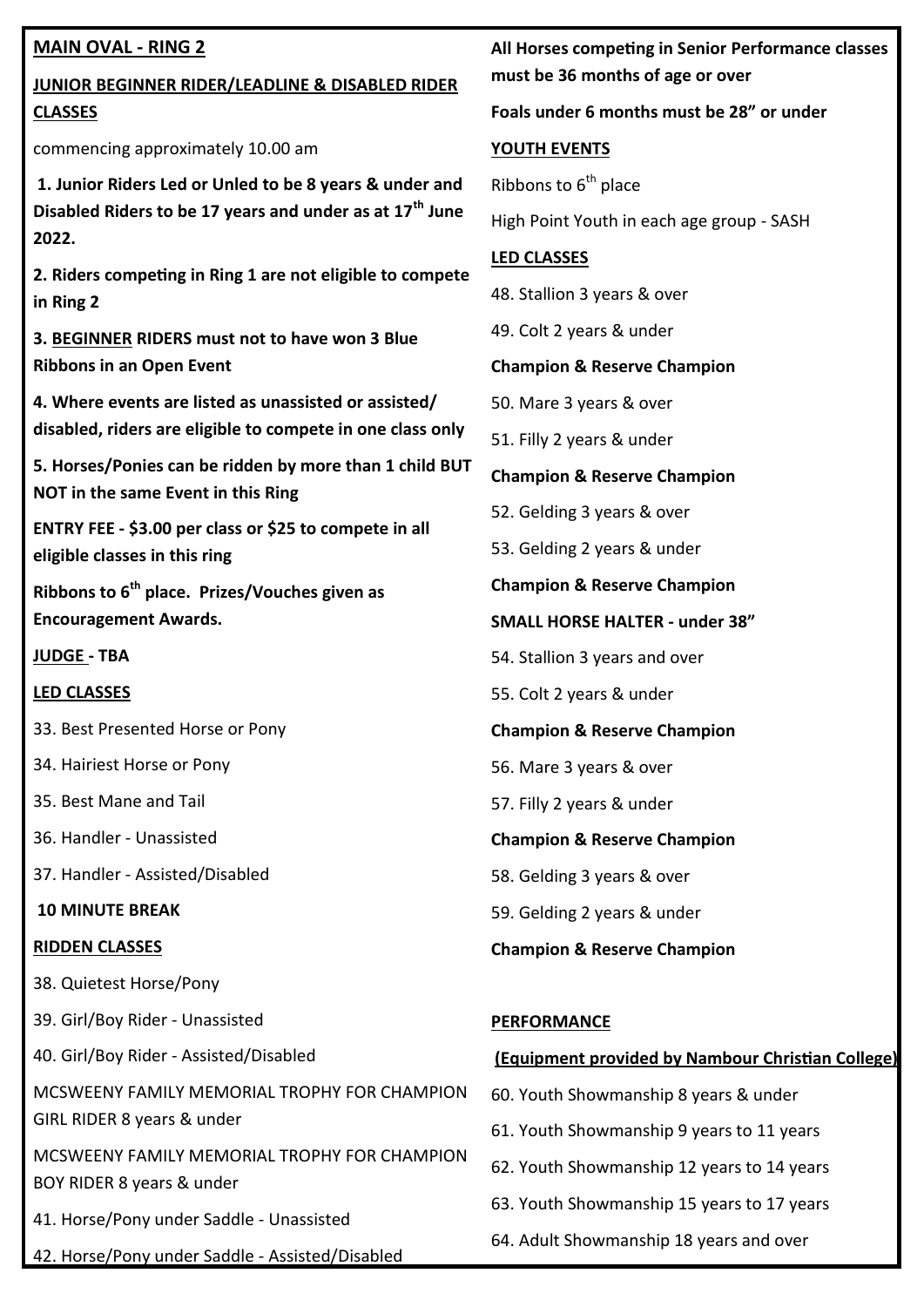### **MAIN OVAL RING 4**

**Commencing 9.00 am**

**JUDGE - TBA**

**THOROUGHBREDS - LED**

83. Best Presented Thoroughbred

84. Stallion or Colt

85. Mare or Filly

86. Gelding any age

**Champion & Reserve Champion** 

**ASH - LED**

- 87. Best Presented ASH Exhibit
- 88. Stallion or Colt

89. Mare or Filly

90. Gelding any age

**Champion & Reserve Champion** 

**ANSA - LED**

- 91. Best Presented ANSA Exhibit
- 92. Stallion or Colt

93. Mare or Filly

94. Gelding any age

**Champion & Reserve Champion** 

**ANY OTHER BREEDS - LED**

**(For Registered Horses not covered by any other Led Breed class OR Horses not registered with any Breed Association)**

95. Best Presented Exhibit

96. Led Stallion or Colt

97. Led Mare or Filly

98. Led Gelding

**Champion & Reserve Champion** 

### **LED CLASSES**

99. Best Presented Galloway

- 113. Best Presented Horse & Rider Over 15 hands
- 114. Maiden Hack Over 15 hands
- 115. Beginner Rider Hack over 15 hands
- 116. Novice Hack Over 15 hands
- 117. Open Hack Over 15 hands

118. Childs Hack - Over 15 hands - Rider 12 years to 17 years

119. Ladies Hack - Over 15 hands

**Champion & Reserve Champion Hack**

120. Lady/Gent Rider - 18 years and over

### **RODEO ARENA RING 5**

**COMMENCING at 9.00am** 

**JUDGE - TBA**

- **QUARTER HORSES - LED**
- 121. Best Presented Exhibit
- 122. Stallion or Colt Any Age
- 123. Mare 3 years & over
- 124. Filly 2 years & under
- 135. Gelding any age

**Champion & Reserve Champion COLOURAMA – Includes Pinto, Palomino, Buckskin & Dun, Dilutes, Appaloosas, Paints, Roans**

126. Best Presented Exhibit

127. Stallion or Colt Any Age



130. Gelding any age

### **Champion & Reserve Champion**

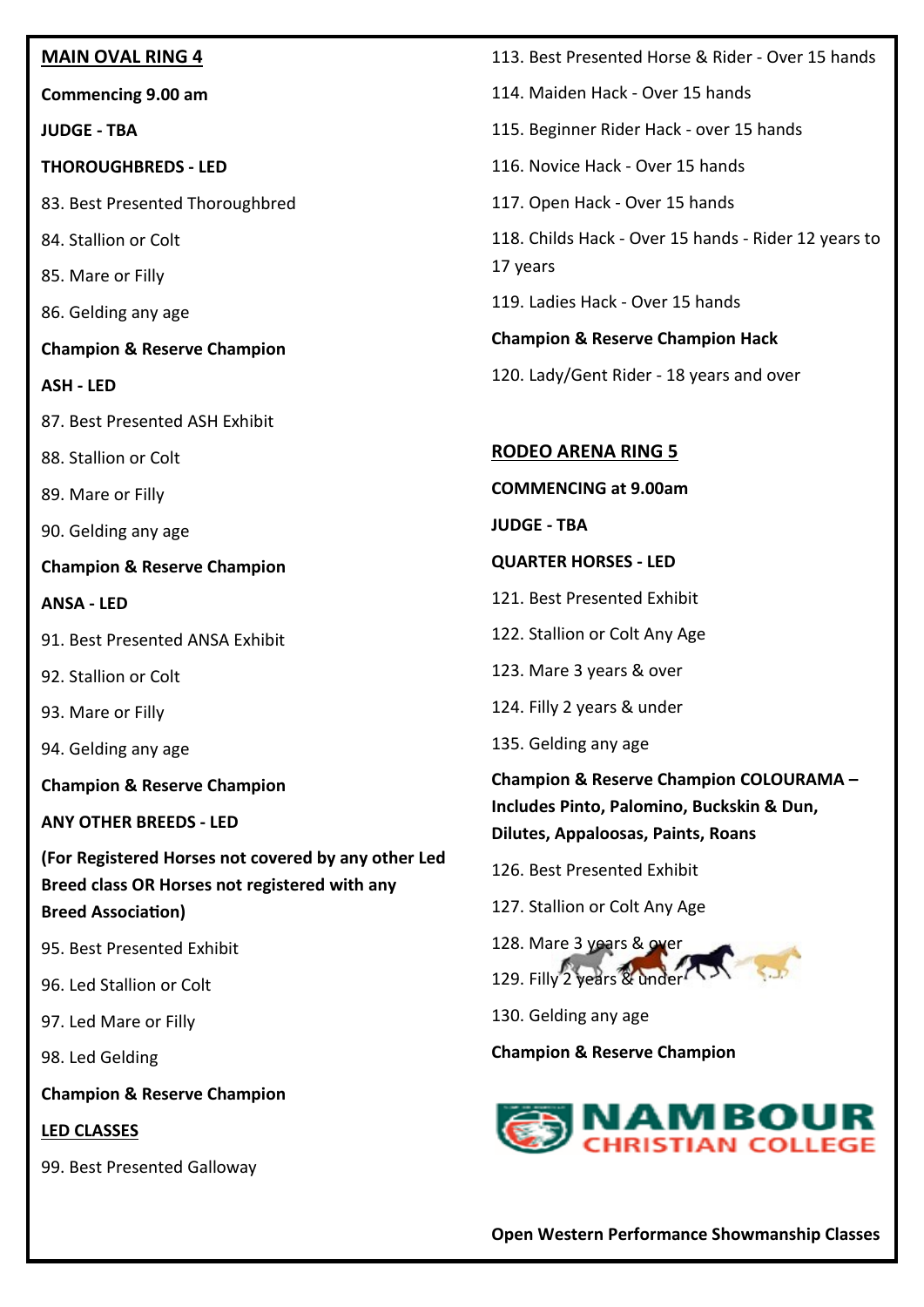### **OPEN WESTERN PERFORMANCE**

**Beginner competitors must not have won 3 blue ribbons in this event.**

- 134. Beginner Showmanship at Halter
- 135. Youth Showmanship at Halter
- 136. Open Showmanship at Halter
- 137. Leadline 8 years & under
- 138. Beginner Western Pleasure
- 139. Youth Western Pleasure
- 140. Open Western Pleasure
- 141. Beginner Western Horsemanship
- 142. Youth Western Horsemanship
- 143. Open Western Horsemanship
- 144. Beginner Hunter under Saddle
- 145. Youth Hunter under Saddle
- 146. Open Hunter under Saddle
- 147. Beginner Bridle Path Hack
- 148. Youth Bridle Path Hack
- 149. Open Bridle Path Hack



**YOUTH ENCOURAGEMENT AWARD**

**(JUDGES CHOICE)** 

### **NOVELTIES**

**Barrel Racing & Bending Race COMMENCING at APPROX. 1 pm in the RODEO ARENA**





### **CABOOLTURE SPORTS CLUB**



**ENCOURAGEMENT PRIZES AT JUDGES DISCRETION**